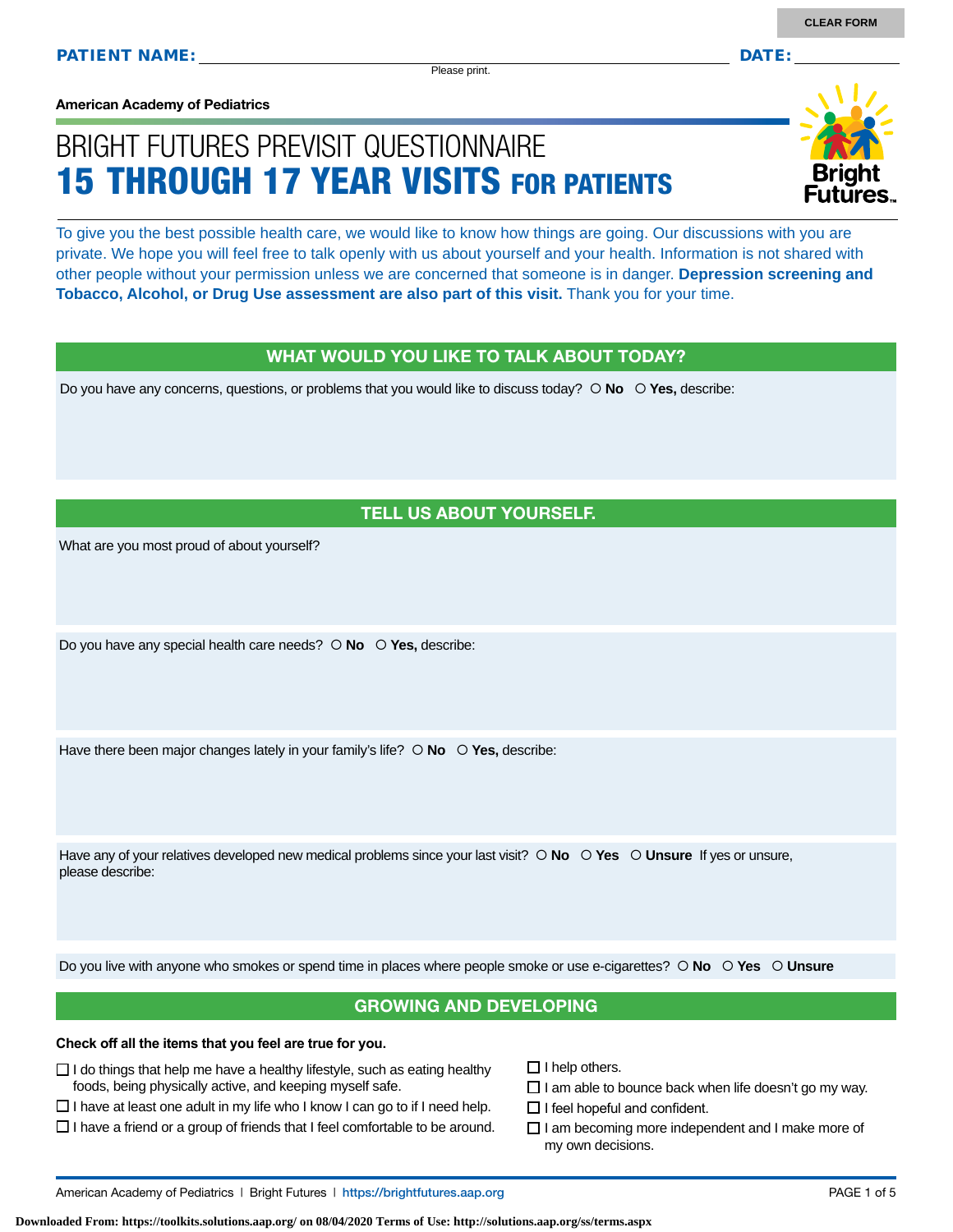### 15 THROUGH 17 YEAR VISITS FOR PATIENTS

### RISK ASSESSMENT

|                           | Does your diet include iron-rich foods, such as meat, iron-fortified cereals, or beans?                                                                                                                | O Yes         | O No  | O Unsure |
|---------------------------|--------------------------------------------------------------------------------------------------------------------------------------------------------------------------------------------------------|---------------|-------|----------|
|                           | Do you eat a vegetarian diet (do not eat red meat, chicken, fish, or seafood)?                                                                                                                         | O No          | O Yes | O Unsure |
|                           | If you are a vegetarian (do not eat red meat, chicken, fish, or seafood), do you take an iron<br>supplement?                                                                                           | O Yes         | O No  | O Unsure |
| Anemia                    | Have you ever been diagnosed as having iron deficiency anemia?                                                                                                                                         | O No          | O Yes | O Unsure |
|                           | Does your family ever struggle to put food on the table?                                                                                                                                               | O No          | O Yes | O Unsure |
|                           | For females: Do you have excessive menstrual bleeding or other blood loss?                                                                                                                             |               | O Yes | O Unsure |
|                           | For females: Does your period last more than 5 days?                                                                                                                                                   | O No          | O Yes | O Unsure |
|                           | Do you have parents, grandparents, or aunts or uncles who have had a stroke or heart<br>problem before age 55 (males) or 65 (females)?                                                                 | O No          | O Yes | O Unsure |
| <b>Dyslipidemia</b>       | Do you have a parent with an elevated blood cholesterol level (240 mg/dL or higher) or who<br>is taking cholesterol medication?                                                                        | O No          | O Yes | O Unsure |
|                           | Do you smoke cigarettes or use e-cigarettes?                                                                                                                                                           | O No          | O Yes | O Unsure |
| <b>Oral health</b>        | Does your primary water source contain fluoride?                                                                                                                                                       | O Yes         | O No  | O Unsure |
|                           | Have you ever had sex, including intercourse or oral sex?<br>IF NO, SKIP TO THE NEXT SECTION (HIV).                                                                                                    | O No          | O Yes | O Unsure |
|                           | Are you having unprotected sex?                                                                                                                                                                        | O No          | O Yes | O Unsure |
| <b>Sexually</b>           | Are you having sex with multiple partners or anonymous partners?                                                                                                                                       | O No          | O Yes | O Unsure |
| transmitted               | Are you or any of your past or current sexual partners bisexual?                                                                                                                                       | O No          | O Yes | O Unsure |
| infections/<br><b>HIV</b> | Have you ever been treated for a sexually transmitted infection?                                                                                                                                       | O No          | O Yes | O Unsure |
|                           | Have any of your past or current sex partners been infected with HIV or used injection drugs?                                                                                                          | O No          | O Yes | O Unsure |
|                           | Do you trade sex for money or drugs or have sex partners who do?                                                                                                                                       | O No          | O Yes | O Unsure |
|                           | For males: Have you ever had sex with other males?                                                                                                                                                     | $\bigcirc$ No | O Yes | O Unsure |
| <b>HIV</b>                | Do you now use or have you ever used injection drugs?                                                                                                                                                  | O No          | O Yes | O Unsure |
|                           | Are you infected with HIV?                                                                                                                                                                             | O No          | O Yes | O Unsure |
| <b>Tuberculosis</b>       | Were you or was any household member born in, or has he or she traveled to, a country<br>where tuberculosis is common (this includes countries in Africa, Asia, Latin America, and<br>Eastern Europe)? | O No          | O Yes | O Unsure |
|                           | Have you had close contact with a person who has tuberculosis disease or who has had a<br>positive tuberculosis test result?                                                                           | O No          | O Yes | O Unsure |
|                           | Do you have concerns about your vision?                                                                                                                                                                | O No          | O Yes | O Unsure |
|                           | Have you ever failed a school vision screening test?                                                                                                                                                   | O No          | O Yes | O Unsure |
| <b>Vision</b>             | Do you have trouble with near or far vision?                                                                                                                                                           | O No          | O Yes | O Unsure |
|                           | Do you tend to squint?                                                                                                                                                                                 | O No          | O Yes | O Unsure |

### ANTICIPATORY GUIDANCE

#### How are things going for you and your family?

### HOW YOU ARE DOING

| Interpersonal Violence (Fighting and Bullying)                             |               |             |        |  |
|----------------------------------------------------------------------------|---------------|-------------|--------|--|
| Do you feel safe at home?                                                  | $\circ$ Yes   | O Sometimes | $O$ No |  |
| Do you feel safe at school and getting to and from school?                 | O Yes         | O Sometimes | $O$ No |  |
| Have you been bullied in person, on the Internet, or through social media? | $\bigcirc$ No | O Sometimes | O Yes  |  |
| Do you have ways that help you deal with feeling angry?                    | O Yes         | O Sometimes | $O$ No |  |
| Have you been in a fight in the past 12 months?                            | $O$ No        | O Sometimes | O Yes  |  |

American Academy of Pediatrics | Bright Futures | https:/[/brightfutures.aap.org](https://brightfutures.aap.org/Pages/default.aspx) **PAGE 2 of 5** PAGE 2 of 5

**Downloaded From: https://toolkits.solutions.aap.org/ on 08/04/2020 Terms of Use: http://solutions.aap.org/ss/terms.aspx**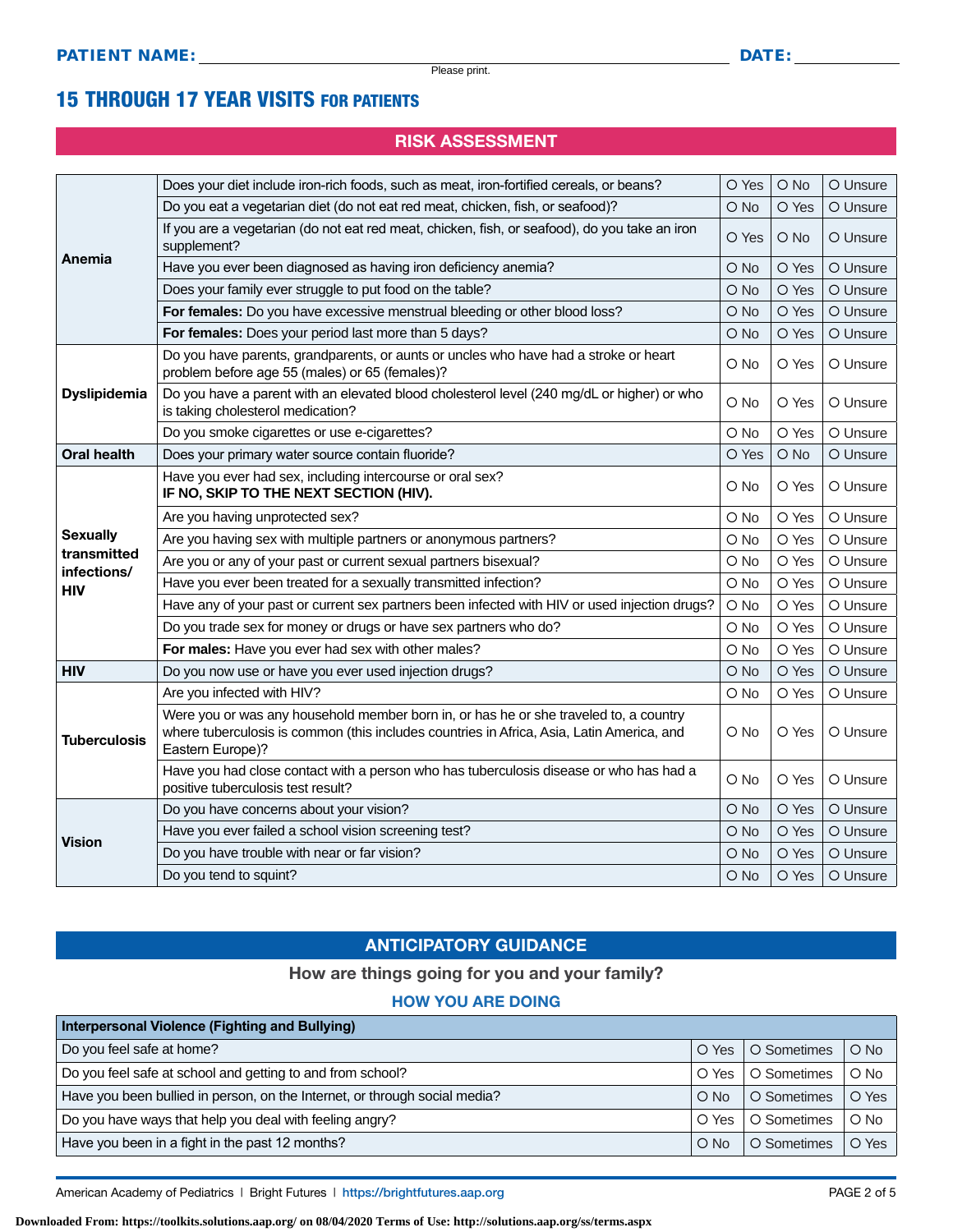Please print.

### 15 THROUGH 17 YEAR VISITS FOR PATIENTS

#### HOW YOU ARE DOING (*CONTINUED*)

| Interpersonal Violence (Fighting and Bullying) (continued)                                                                |               |             |        |  |  |
|---------------------------------------------------------------------------------------------------------------------------|---------------|-------------|--------|--|--|
| Have you ever carried a weapon to school?                                                                                 | $O$ No        | O Sometimes | O Yes  |  |  |
| Do you belong to a gang or know anyone in a gang?                                                                         | O No          | O Sometimes | O Yes  |  |  |
| Have you ever been touched in a sexual way that made you feel uncomfortable?                                              | $\bigcirc$ No | O Sometimes | O Yes  |  |  |
| Have you ever been forced or pressured to do something sexual you didn't want to do?                                      | O No          | O Sometimes | O Yes  |  |  |
| Have you ever been in a relationship with someone who threatened or hurt you?                                             | O No          | O Sometimes | O Yes  |  |  |
| <b>Food Security and Living Situation</b>                                                                                 |               |             |        |  |  |
| In the past 12 months, have you had trouble having enough food to eat or have concerns that you might<br>not have enough? | $O$ No        | O Sometimes | O Yes  |  |  |
| <b>Alcohol and Drugs</b>                                                                                                  |               |             |        |  |  |
| Is there anyone in your life whose tobacco, alcohol, or drug use concerns you?                                            | $O$ No        | O Sometimes | O Yes  |  |  |
| <b>Connectedness With Family and Peers</b>                                                                                |               |             |        |  |  |
| Do you get along with your family?                                                                                        | O Yes         | O Sometimes | O No   |  |  |
| Does your family do things together?                                                                                      | O Yes         | O Sometimes | O No   |  |  |
| Do you follow your family rules and limits?                                                                               | O Yes         | O Sometimes | $O$ No |  |  |
| Do you get along with your friends and others at school?                                                                  | O Yes         | O Sometimes | O No   |  |  |
| <b>Connectedness With Community</b>                                                                                       |               |             |        |  |  |
| Do you have interests outside of school?                                                                                  | O Yes         | O Sometimes | $O$ No |  |  |
| Do you do things you are good at or that you are proud of?                                                                | O Yes         | O Sometimes | O No   |  |  |
| <b>School Performance</b>                                                                                                 |               |             |        |  |  |
| Have you missed more than 2 days of school in any month?                                                                  | O No          | O Sometimes | O Yes  |  |  |
| Are you doing well in school?                                                                                             | O Yes         | O Sometimes | $O$ No |  |  |
| Are you having any problems in school?                                                                                    | $\bigcirc$ No | O Sometimes | O Yes  |  |  |
| Do you have plans for what you will do after high school?                                                                 | O Yes         | O Sometimes | O No   |  |  |
| <b>Coping With Stress and Decision-making</b>                                                                             |               |             |        |  |  |
| Do you have ways to deal with stress?                                                                                     | O Yes         | O Sometimes | $O$ No |  |  |
| Do you worry or feel stressed out much of the time?                                                                       | O No          | O Sometimes | O Yes  |  |  |
| <b>YOUR DAILY LIFE</b>                                                                                                    |               |             |        |  |  |

| <b>Healthy Teeth</b>                                                             |        |             |               |  |  |
|----------------------------------------------------------------------------------|--------|-------------|---------------|--|--|
| Do you brush your teeth twice a day?                                             | O Yes  | O Sometimes | $O$ No        |  |  |
| Do you floss once a day?                                                         | O Yes  | O Sometimes | O No          |  |  |
| Do you see the dentist twice a year?                                             | O Yes  | O Sometimes | $\bigcirc$ No |  |  |
| Do you chew gum or tobacco?                                                      | O No   | O Sometimes | O Yes         |  |  |
| If you play contact sports, do you wear a mouth guard?                           | O Yes  | O Sometimes | $\bigcirc$ No |  |  |
| <b>Body Image</b>                                                                |        |             |               |  |  |
| Do you have any concerns about your weight?                                      | $O$ No | O Sometimes | O Yes         |  |  |
| Are you currently doing anything to try to gain or lose weight?                  | O No   | O Sometimes | O Yes         |  |  |
| Have you ever been teased because of your weight?                                | $O$ No | O Sometimes | O Yes         |  |  |
| <b>Healthy Eating</b>                                                            |        |             |               |  |  |
| Do you have access to healthy food options?                                      | O Yes  | O Sometimes | $O$ No        |  |  |
| Do you eat fruits and vegetables every day?                                      | O Yes  | O Sometimes | O No          |  |  |
| Do you have milk, yogurt, cheese, or other foods that contain calcium every day? | O Yes  | O Sometimes | $\bigcirc$ No |  |  |
| Do you drink juice, soda, sports drinks, or energy drinks?                       | O No   | O Sometimes | O Yes         |  |  |

American Academy of Pediatrics | Bright Futures | https:/[/brightfutures.aap.org](https://brightfutures.aap.org/Pages/default.aspx) **PAGE 3** of 5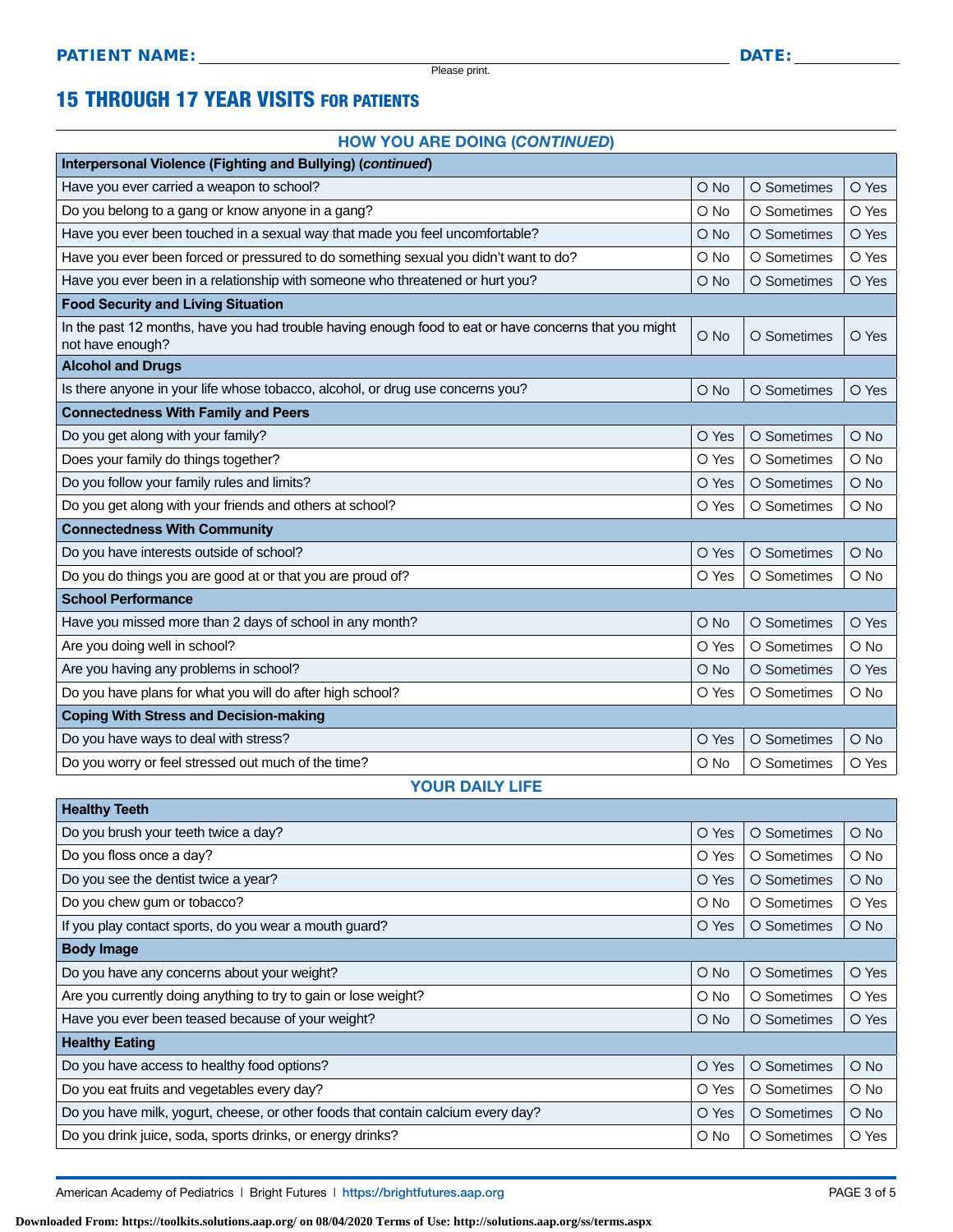$\overline{\phantom{a}}$ 

Please print.

### 15 THROUGH 17 YEAR VISITS FOR PATIENTS

#### YOUR DAILY LIFE (*CONTINUED*)

| <b>Healthy Eating (continued)</b>                                                                                                                |               |             |        |
|--------------------------------------------------------------------------------------------------------------------------------------------------|---------------|-------------|--------|
| Do you ever skip meals?                                                                                                                          | $O$ No        | O Sometimes | O Yes  |
| Do you eat meals together with your family?                                                                                                      | O Yes         | O Sometimes | O No   |
| <b>Physical Activity and Sleep</b>                                                                                                               |               |             |        |
| Are you physically active at least 1 hour every day? This includes running, playing sports, or doing<br>physically active things with friends.   | O Yes         | O Sometimes | $O$ No |
| How much time every day do you spend watching TV, playing video games, or using computers, tablets,<br>or smartphones (not counting schoolwork)? | hours         |             |        |
| Do you get 8 or more hours of sleep each night?                                                                                                  | O Yes         | O Sometimes | $O$ No |
| Do you have trouble sleeping at night or waking up in the morning?                                                                               | $\bigcirc$ No | O Sometimes | O Yes  |
| VAUR FUATIOUS USELL                                                                                                                              |               |             |        |

#### YOUR EMOTIONAL WELL-BEING

| <b>Mood and Mental Health</b>                                            |               |                     |        |  |
|--------------------------------------------------------------------------|---------------|---------------------|--------|--|
| Do you harm yourself, such as by cutting, hitting, or pinching yourself? | $O$ No        | O Sometimes         | O Yes  |  |
| <b>Sexuality</b>                                                         |               |                     |        |  |
| Have you talked with your parents about dating and sex?                  |               | O Yes   O Sometimes | $O$ No |  |
| Do you have any questions about your gender identity?                    | $\bigcirc$ No | O Sometimes         | O Yes  |  |

#### HEALTHY BEHAVIOR CHOICES

| <b>Romantic Relationships and Sexual Activity</b>                                                               |      |               |             |               |
|-----------------------------------------------------------------------------------------------------------------|------|---------------|-------------|---------------|
| If you have been in romantic relationships, have you always felt safe and respected?                            | O NA | O Yes         | O Sometimes | $\bigcirc$ No |
| Have you ever had sex, including oral, vaginal, or anal sex?                                                    |      | O No          | O Sometimes | O Yes         |
| If no, skip to the next section.                                                                                |      |               |             |               |
| Are you currently having sex, including oral sex, with anyone?                                                  |      | $\bigcirc$ No | O Sometimes | O Yes         |
| Have you had multiple partners in the past year?                                                                |      | $\circ$ No    | O Sometimes | O Yes         |
| Do you and your partner use condoms every time?                                                                 |      | O Yes         | O Sometimes | $\bigcirc$ No |
| Do you and your partner always use another form of birth control along with a condom?                           |      | O Yes         | O Sometimes | $O$ No        |
| Are you aware of emergency contraception?                                                                       |      | O Yes         | O Sometimes | $O$ No        |
| <b>Tobacco, E-cigarettes, Alcohol, and Prescription or Street Drugs</b>                                         |      |               |             |               |
| Have you ever smoked cigarettes or used e-cigarettes?                                                           |      | $O$ No        | O Sometimes | O Yes         |
|                                                                                                                 |      |               |             |               |
| Have you ever drunk alcohol?                                                                                    |      | $\circ$ No    | O Sometimes | O Yes         |
| Have you ever used drugs, including marijuana or street drugs?                                                  |      | $\bigcirc$ No | O Sometimes | O Yes         |
| Have you ever taken prescription drugs that were not given to you for a medical condition?                      |      | $\circ$ No    | O Sometimes | O Yes         |
| <b>Acoustic Trauma</b>                                                                                          |      |               |             |               |
| Do you use earplugs or sound-canceling headphones to protect your hearing around loud noises or at<br>concerts? |      | O Yes         | O Sometimes | $\bigcirc$ No |

### STAYING SAFE

| <b>Seat Belt and Helmet Use</b>                                                                                 |      |       |             |        |
|-----------------------------------------------------------------------------------------------------------------|------|-------|-------------|--------|
| Do you always wear a lap and shoulder seat belt?                                                                |      | O Yes | O Sometimes | $O$ No |
| Do you always wear a helmet to protect your head when you are biking, skateboarding, or skating?                |      | O Yes | O Sometimes | $O$ No |
| Do you always wear a life jacket when you do water sports?                                                      |      | O Yes | O Sometimes | $O$ No |
| If you have started driving, do you follow the safety rules for young drivers?                                  |      | O Yes | O Sometimes | $O$ No |
| Do you have someone you can call for a ride if you feel unsafe driving yourself or riding with<br>someone else? | O NA | O Yes | O Sometimes | $O$ No |